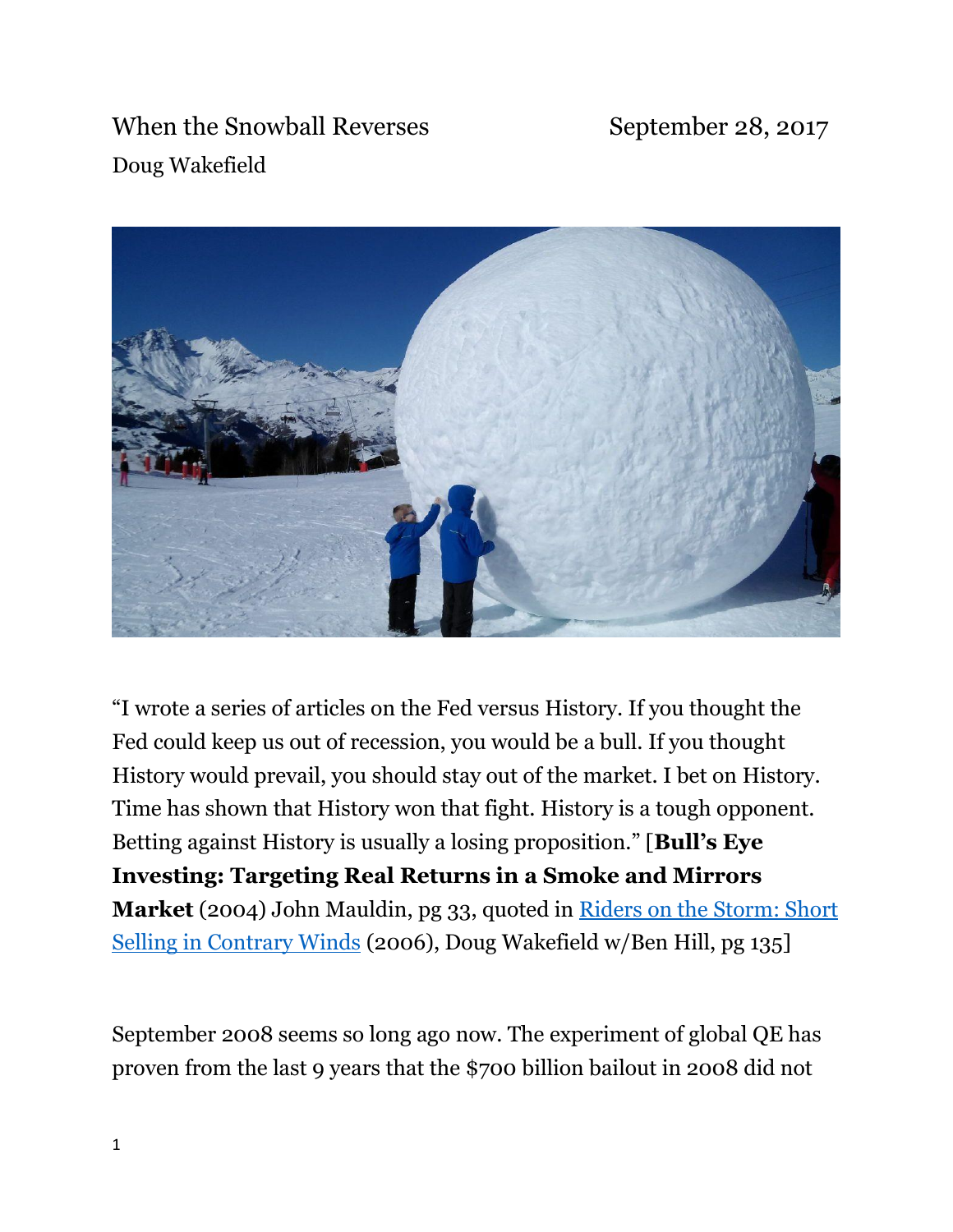end the crisis, but kicked off a world that became addicted to ongoing bailouts.

Bear markets, those declining over 20%, have disappeared since 2008. They are now in the dustbins of history. Central banks finally won; history lost. Mauldin was wrong, or was he?

Today one can read of the \$2 trillion bailout of global markets YTD in 2017, yet most individuals do not seem to know, or care if they know, what has created the most complacent markets on record with prices clocking in at record highs again and again. The thought that another mammoth decline could take place, see 2000-2002 or 2007-2009, is not proper for public and private discussion or consideration.

[Bush: \(\\$700 Billion\) Bailout Plan Necessary To Deal With Crisis,](http://www.cnn.com/2008/POLITICS/09/24/bush.bailout/index.html) CNN, Sept 24 '08

[Central Banks Have Purchased \\$2 Trillion in Assets in 2017,](http://www.zerohedge.com/news/2017-09-08/centr,%2023al-banks-have-purchased-2-trillion-assets-2017) Zero Hedge, Sept 8 '17

A year after stocks bottomed in March 2009, and the Federal Reserve announced the kickoff of QEI in January 2009, the American public's sentiment toward the US economy and stocks was very low.

[Fox News Poll: 79% Says US Economy Could Collapse,](http://www.foxnews.com/politics/2010/03/23/fox-news-poll-say-economy-collapse.html) Fox News, Mar 23 '10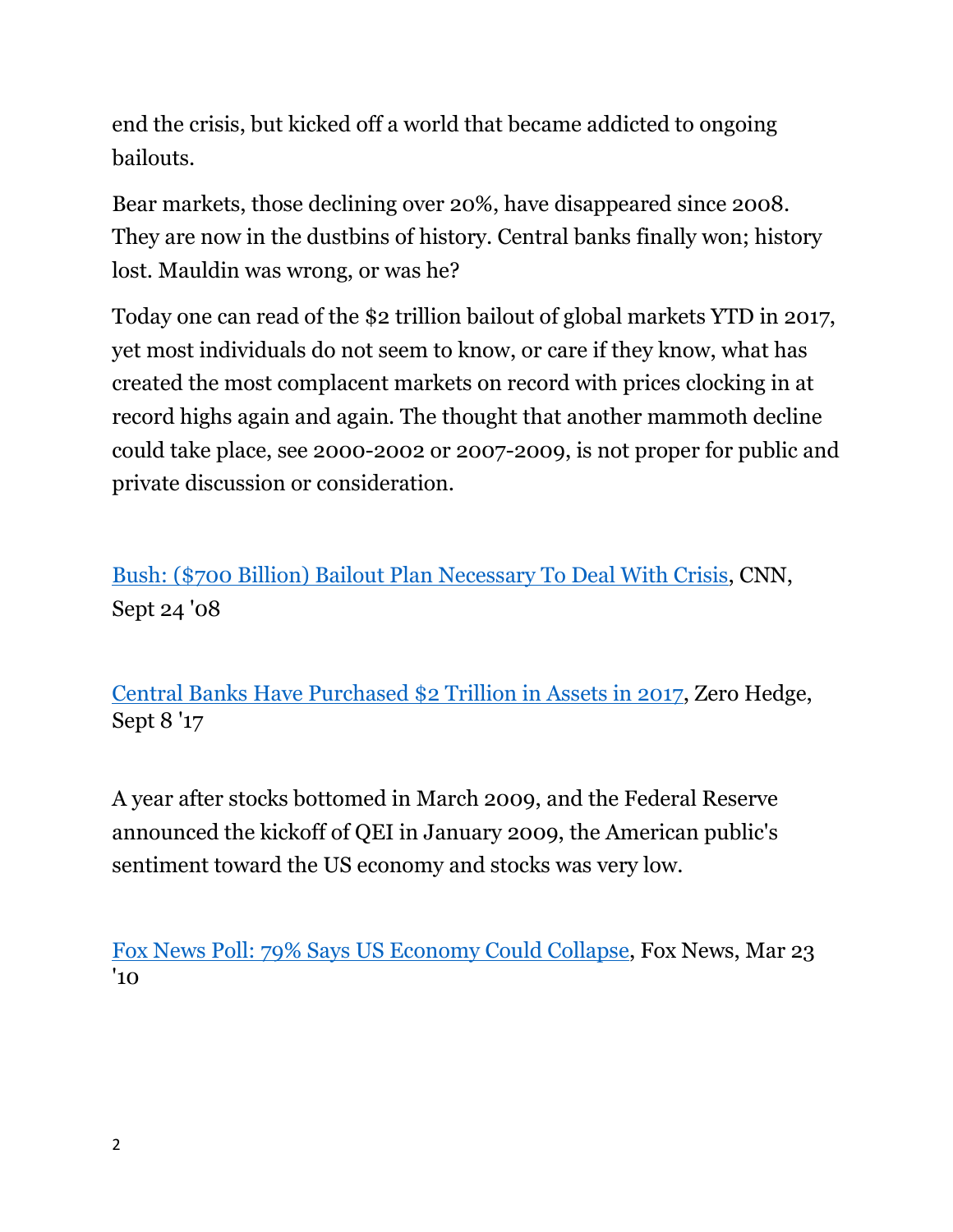Yet by this July, consumer confidence in America was at a 16 year high. What about the lessons of 2008, a period now known as the Great [Recession?](https://en.wikipedia.org/wiki/Great_Recession) Removed from the mind, recent experience reigns.

### [Consumer Confidence Near a 16 Year High,](http://www.marketwatch.com/story/consumer-confidence-back-near-16-year-high-2017-07-25) MarketWatch, July 25 '17

From watching this grand experiment in global finance, my experience and contacts show me we divide into three camps.

First, is the conventional buy and hold camp that has dominated markets for decades. Central banks' role in financial markets is merely academic. The historical record in US stocks and bonds since US Treasury yields hit their highest levels in American history in the early '80s, has shown that stocks and bonds always bounce back, pushing stocks to new record highs and interest rates to lower lows. Cycles have little or no relevance in their decisions.

The second group come from the growth of retail traders using ETFs to buy the dip. With central bankers telling the public worldwide for years they are creating hundreds of billions each quarter to buy assets, this has fueled extreme confidence in shorting the VIX and buying stock ETFs. What could go wrong, the money printers have "unlimited" powers? If markets move lower, one merely waits for the next dip to buy. I even saw a recent ad by a major brokerage firm promoting to prospective investors that because of their technology, retail investors never need worry about missing a dip!

The third group comprises individuals who are students of history, science, and human behavior. Whether they make short-term trades, hold investments for longer periods, or are heavy buyers of gold and metals, they understand that since 2009 central banks' are at the root of this historic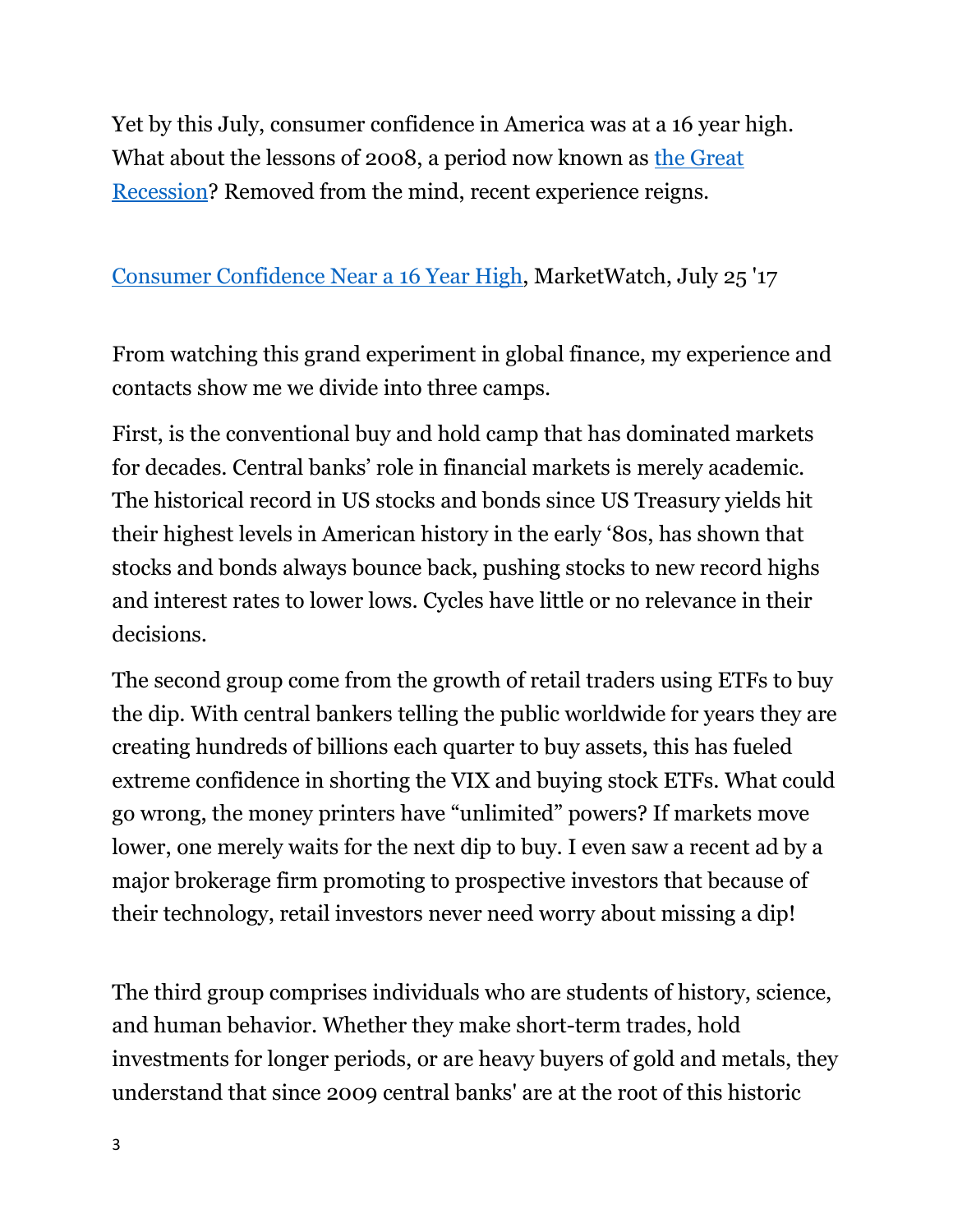bubble. They grasp that unwinding the role of BUYER of last resort has never been done before. Because of its size and scope, the consequences must come, unlike "the script" presented to the public.

They constantly watch for market extremes underneath record price levels. Many study market history. Yet their greatest concern is how this ultimately impacts the entire society, not just the individual.



For those in the first group, there is little time to wake up from fantasyland. One must understand that our central banking "gods" cannot manipulate the perfect stock market much longer. Because of constant suppression to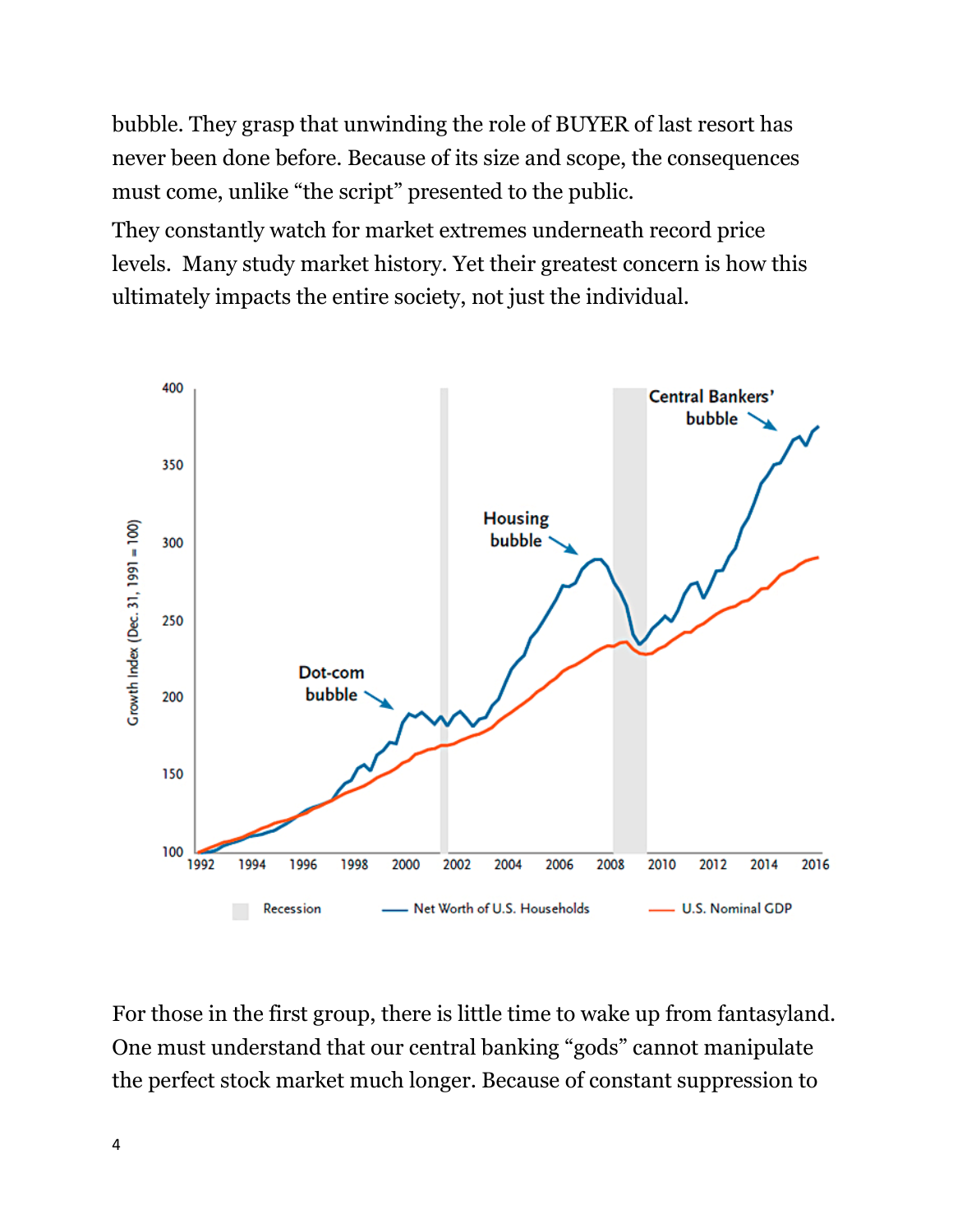produce a 19-month period without even a 2.5% weekly decline in the S&P 500, when losses return and rising volatility they will return with a vengeance. While no one knows the exact day of the top, consider this example from history when looking at prices reaching an "all time high". Clearly there are times to sell at record highs rather than buy!

On 1/2/90, the Japanese Nikkei closed at 38,915. On 6/24/15 it reached its highest level in 19 years, 20,952. Its current 2017 high is 20,481 on 9/21/17. With all the debt expanded by the Bank of Japan to buy up their own government bonds as well push their stock market higher through purchasing Japanese exchange traded funds…. the Nikkei has still never crossed 21,000 in the last 2o years. January 1990 made records never seen since. (The Bank of Japan stated that it started Quantitative Easing in March 2001, 8 years before the Federal Reserve launched Quantitative Easing I).

|          |                         | Central bank holdings/market capitalisation |       |       |                  |        |
|----------|-------------------------|---------------------------------------------|-------|-------|------------------|--------|
|          |                         | Gov't                                       | ABS   |       | Covered Corp. IG | Equity |
| US       | Fed holdings (Sbn)      | 2,447                                       | 1,786 |       |                  |        |
|          | US market size (Sbn)    | 10,637                                      | 9,000 |       |                  |        |
|          | % of market             | 23.0%                                       | 19.8% |       |                  |        |
| Eurozone | ECB holdings (€bn)      | 1,361                                       | 25    | 226   | 104              |        |
|          | EZ mkt. size (€bn)      | 6,478                                       | 140   | 840   | 2,037            |        |
|          | % of market             | 21.0%                                       | 17.7% | 26.9% | 5.1%             |        |
| Japan    | BoJ holdings (¥tn)      | 434.0                                       |       |       | 3.2              | 16.0   |
|          | Japan market size (¥tn) | 979.7                                       |       |       | 23.8             | 598.4  |
|          | % of market             | 44.3%                                       |       |       | 13.5%            | 2.7%   |
| UK       | BoE holdings (£bn)      | 435                                         |       |       | 10               |        |
|          | UK market size (£bn)    | 2,008                                       |       |       | 319              |        |
|          | % of market             | 21.7%                                       |       |       | 3.1%             |        |

#### Figure 2: Relevant market size estimates and the share owned by central banks (mid-August 2017)<sup>1</sup>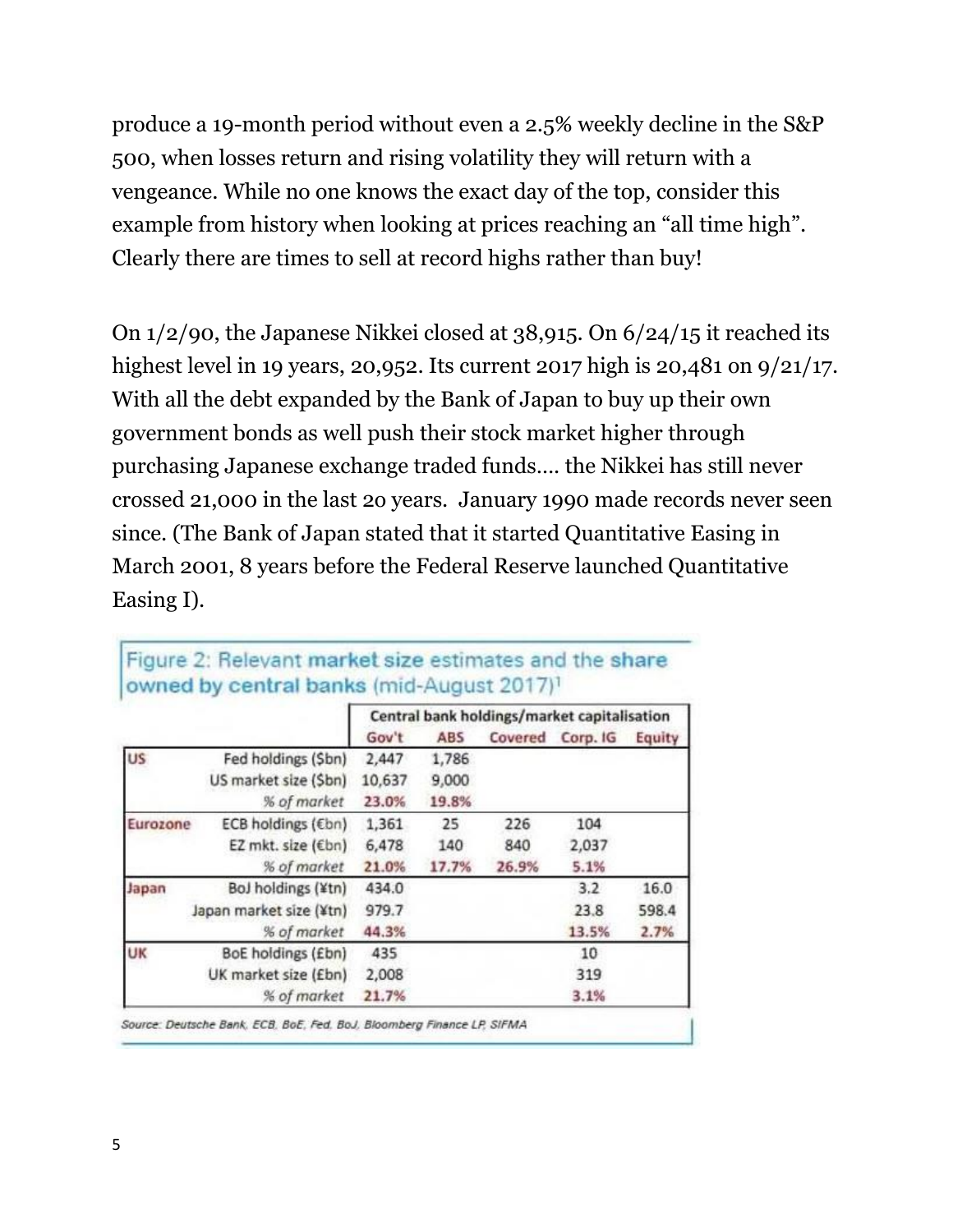Retail traders need to remember that of the last 103 months, only 6% of the time we have seen corrections. Never during this time has a major US stock indice declined even 20%. Professional traders and hedge fund managers that helped their clients during the bear markets kicked off in 2000 and 2007 have watched repeatedly since 2011 as hedging strategies were pounded and following the herd to the next record high rewarded.

This is extremely dangerous. Anyone studying the speed of market corrections and flash crashes from stocks to bonds to currencies over the last few years understands how quickly liquidity providers (HFTs) can become liquidity consumers. Anyone who was hedging or shorting during the many months of the two major bear markets since 2000 can tell you it was a different mindset than trading in the most assisted bull market on record.

As we move closer and closer to the end of the 2nd longest bull market on record, consider these facts. Markets can drop swiftly, as seen during the four-day 2,000 point drop in the Dow during August 2015. There have been several records made since the December 2016 rate hike, both in insider selling AND retail buying.

The last group will not be the least bit surprised when fantasyland smashes into reality land. They have been reading, writing, and speaking out for a long time. They understand this is not simply a financial game, but one helluva mental game. It is world history.

However, we are all human, and none of us wants to consider all the change coming from the bursting of the central banker's bubble…but it is coming. No amount of bubble blowing can stop the inevitable bubble bursting.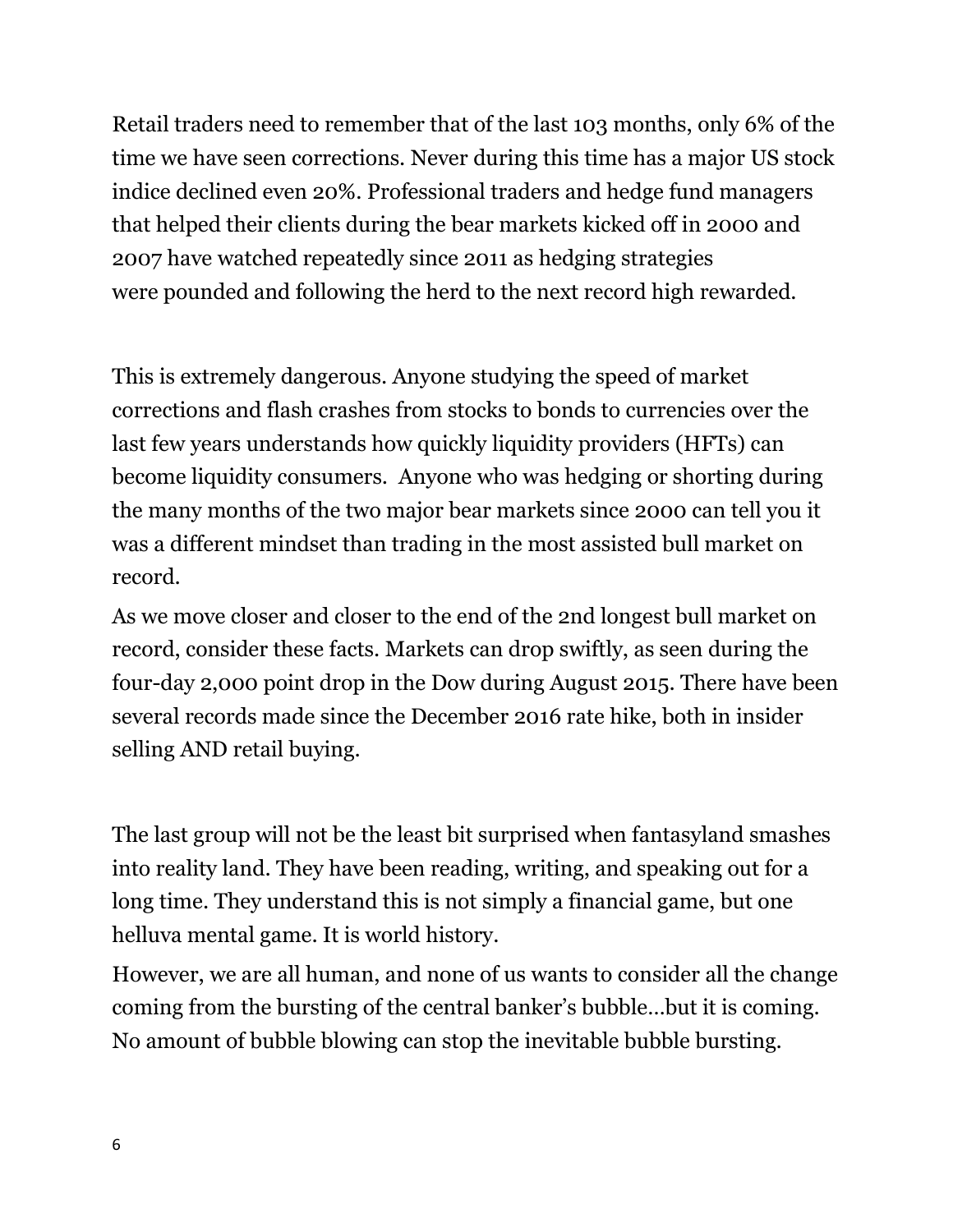This snowball is becoming exceedingly tired of being pushed up the hill. The amount of bonds (extra snow) that the ECB and BoJ continue to buy to push the snowball up the hill are limited. While they can tout "whatever it takes", the reality of a rapidly shrinking supply of bonds for them to buy in an attempt to suppress interest rates is staring them and us in the face.

[Big Central Banks Assets Jump Fastest in 5 Years to \\$21 trillion,](https://www.bloomberg.com/news/articles/2016-10-16/big-central-bank-assets-jump-fastest-in-5-years-to-21-trillion) Bloomberg, October 16 '16



[Both ECB And BOJ Are Just Months Away From Running Out Of Bonds To](http://www.zerohedge.com/news/2017-05-16/both-ecb-and-boj-are-months-away-running-out-bonds-buy)  [Buy,](http://www.zerohedge.com/news/2017-05-16/both-ecb-and-boj-are-months-away-running-out-bonds-buy) Zero Hedge, May 18, 2017

7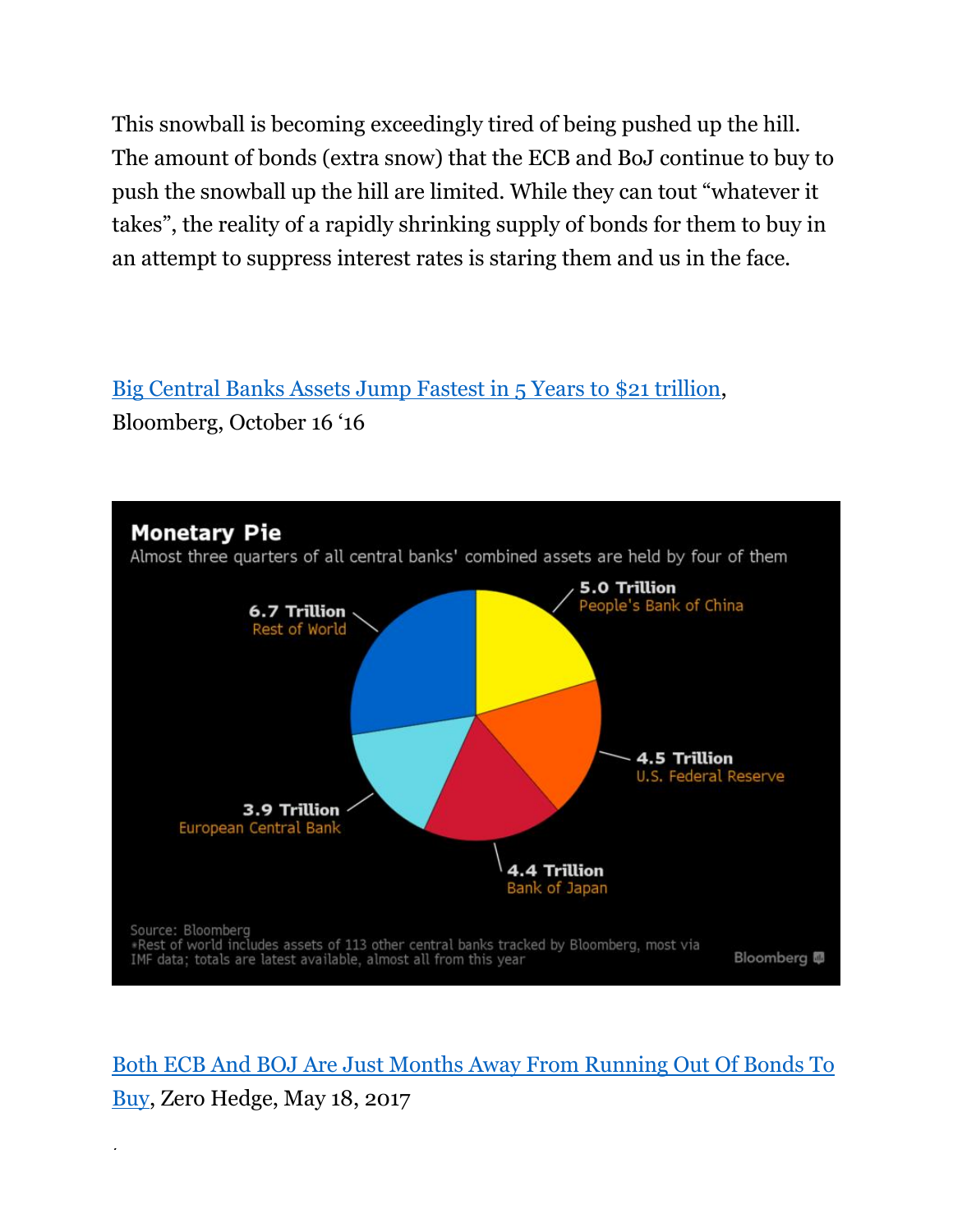# [When Will The ECB Run Out Of German Bunds To Buy: Here Is The Math,](http://www.zerohedge.com/news/2017-07-25/when-will-ecb-run-out-eligible-bunds-buy-here-math) Zero Hedge, July 25 '17

The snowball becomes heavier with every "we are in control" press release from our financial gods. Yet the experience in US stock indices since December 2016 has planted a false idea in the major of investors: "The Federal Reserve has raised rates three times since December after US Treasuries hit their lowest yields in American history last summer. They begin unwinding their balance sheet in October and the Dow is still making new highs almost every day. They have everything under control."

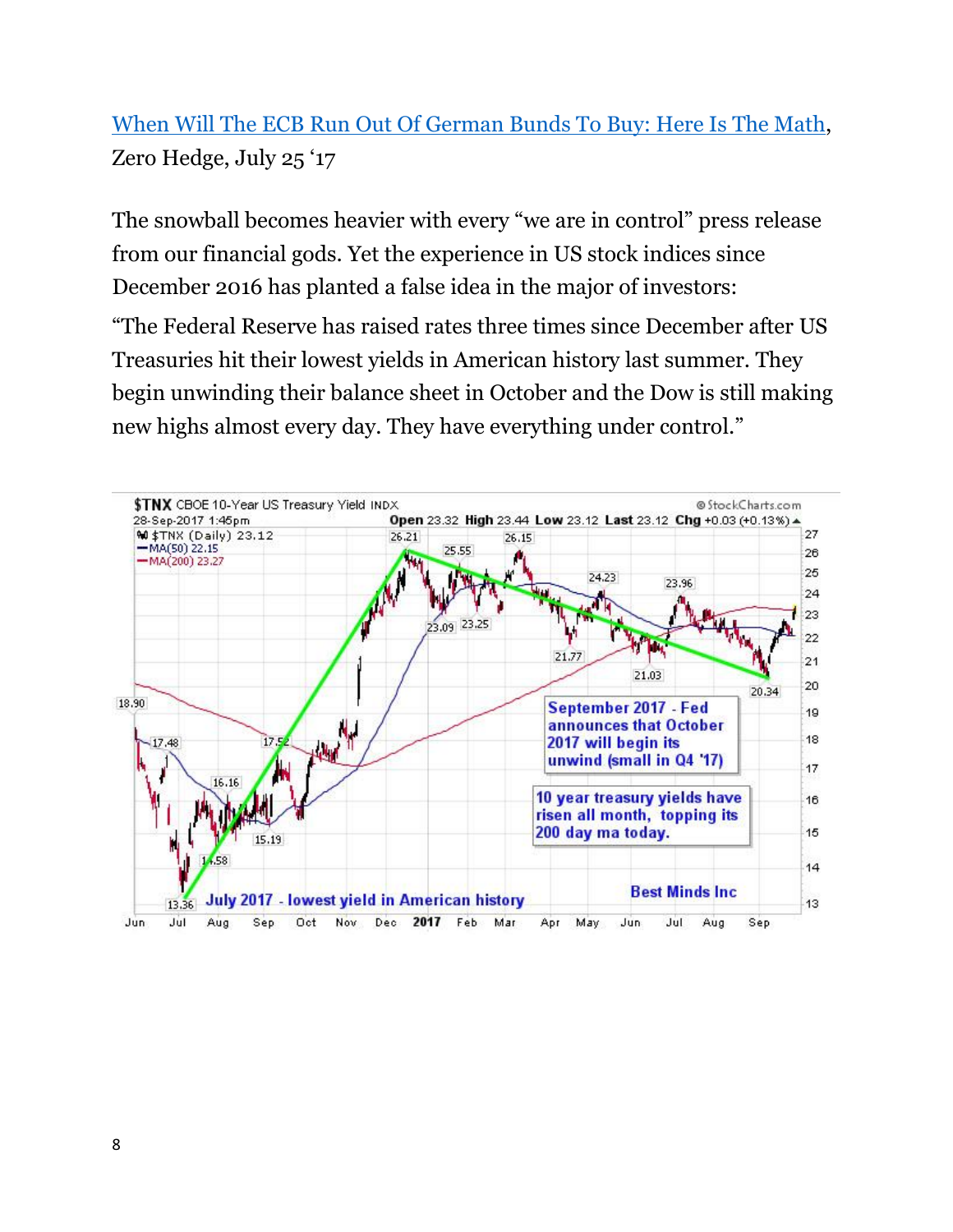

## **Snowball Peak?**

The last two months I have picked up excellent ideas and themes from old and new sources. Come join the readers of [The Investor's Mind](https://www.bestmindsinc.com/newsletter) as I continue to watch these algorithmic patterns across global markets, some of which have made big changes this month.

Check out the latest post to my personal blog, [www.living2024.com,](http://www.living2024.com/) [Global](http://www.living2024.com/global-intervention-death-men-created-equal/)  [Intervention: The Death of "All Men are Created Equal"](http://www.living2024.com/global-intervention-death-men-created-equal/).

Doug Wakefield

President